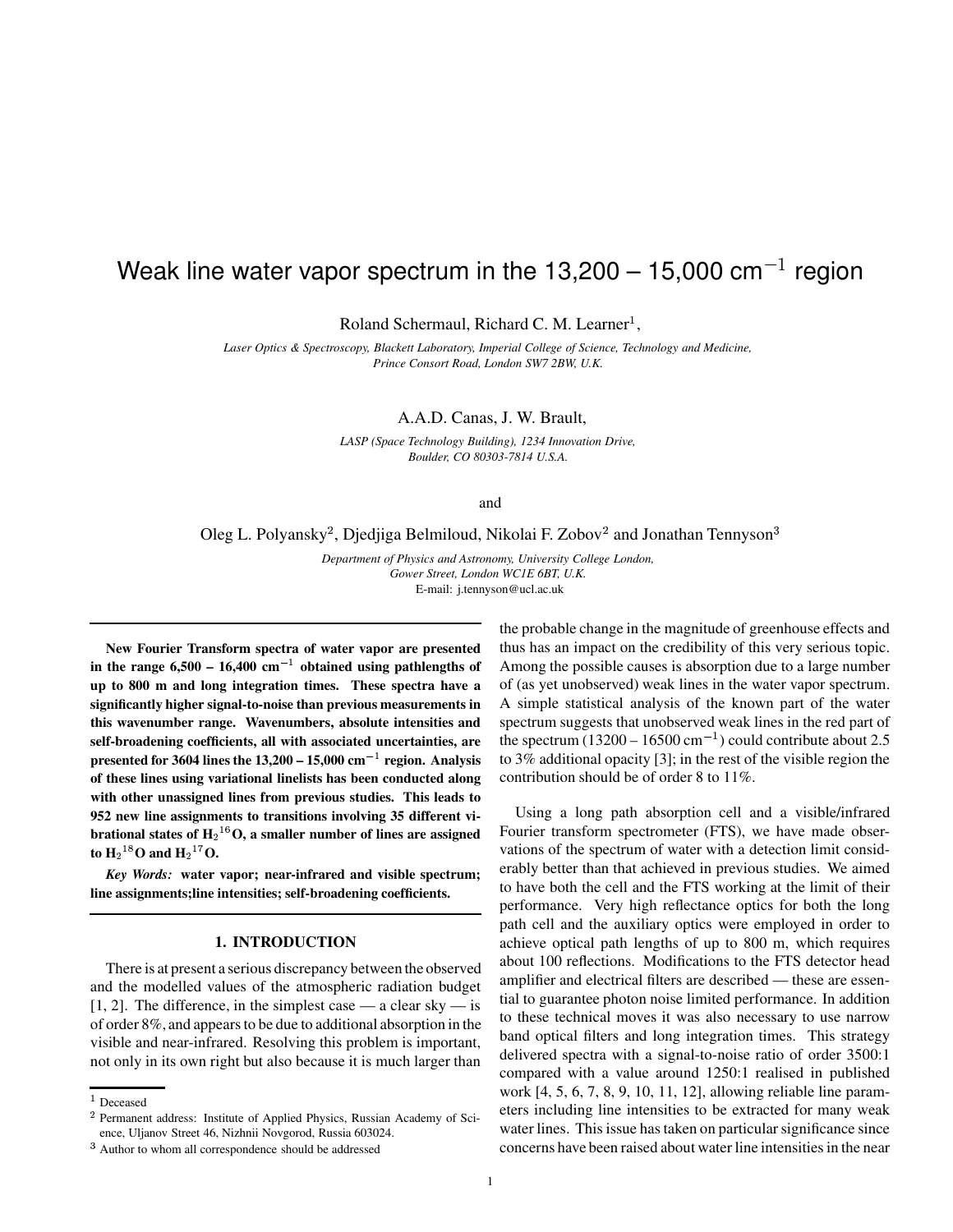infrared and visible [13, 14, 15, 16] used in standard databases such as HITRAN [17]. In this paper we present details of new experimental measurements and detailed analysis of the 13,200  $-15,000 \text{ cm}^{-1}$  region of the spectrum which covers the 4 $\nu$  and  $\frac{1}{2}$  min  $4\nu + \delta$  polyads of water. This analysis shows that the new spectra did indeed probe significantly deeper than previous studies.

# **2. EXPERIMENTAL DETAILS**

# **2.1. Measurements**

A series of water vapor absorption spectra were recorded from the near-infrared to the visible  $(6500-16400 \text{ cm}^{-1})$  in total) using the combination of a high-resolution Fourier transform spectrometer (FTS, Bruker IFS 120HR) and a long path absorption cell (LPAC) at the Rutherford Appleton Laboratory (RAL) Molecular Spectroscopy Facility.

The experimental goal was to attain the best possible signal quality; to this end great care was taken over the configuration, alignment and set-up of the experiment, and certain parts of the hardware were modified as detailed below.

## *2.1.1. FTS configuration*

Before any recording could take place it was found necessary to realign the IFS 120 HR FTS from scratch; this corrected previous errors in the wavenumber scale and improved both throughput and resolution. The source was a 150W tungsten halogen lamp run from a stabilised DC supply whose voltage was adjusted slightly below the lamp's rating to improve lifetime and aging characteristics. This source gives maximal photon flux in the near infrared, and the spectrum falls away rapidly at higher wavenumbers. The FTS condenser and input aperture were adjusted carefully to ensure uniform bright illumination, the aperture diameter being selected to match the desired resolving power.

The FTS optical bandwidth was restricted by using combinations of interferometric "edge" filters (supplied by Corion). Each filter was fitted with a precision anti-reflection coated glass wedge to avoid potential channeling caused by stray reflections off the faces. Optical bandwidths were set to match the wavenumber range (or alias width) of each scan in order to avoid photon noise from adjacent wavelengths where (potentially) the source might be much stronger. This step is essential for lownoise operation and cannot be achieved using electrical filtration at the post-detector stage.

A dielectric-coated quartz beam splitter was used for measurements in the region  $9500-16500$  cm<sup>-1</sup>, whilst a coated  $CaF<sub>2</sub>$  beam splitter provided better performance in the region  $6500-10500$  cm<sup>-1</sup>. After careful alignment of the reference corner-reflector, fringe modulations were observed of approximately 75% in the 9500–16500 cm<sup>-1</sup> region and 90% in the  $6500 - 10500$  cm<sup>-1</sup> region.

The FTS itself was evacuated using a turbo-molecular pump to a pressure of 0.4 Pa to remove water vapour from the optical path.

## *2.1.2. LPAC configuration*

The LPAC, (a White cell) described in detail previously [18], was configured with silver/dielectric coated high-reflectance mirrors and anti-reflection coated glass windows. Additionally, all mirrors in the input and output transfer optics used the same high-reflectance coatings, which exhibit better than 99% reflectivity in the 700–1100 nm region (supplied by Tayside Optical Technology, Dundee, UK). High reflectivity is crucial for overall throughput in a White cell when so many reflections (about 50) are involved.

Unfortunately the LPAC suffers from considerable mechanical instability, a lack of reference marks for alignment and an inflexible transfer optics system. A collimated beam was brought to a focus as close as possible to one side of the large LPAC mirror; the quality of this focus was limited principally by the poor surface figure of the (diamond-turned) input collimator of the FTS. The two mirrors at the far end of the cell were then adjusted together to obtain successively greater path lengths, and the signal received at the output was plotted as a function of the number of reflections. This allowed the effective reflectivity of the mirrors to be checked and also tracking of the effects of aberrations at higher path lengths. This check also proved useful later in detecting contamination. Although paths of up to 960 m were achieved with good throughput, they proved frustratingly impossible to take advantage of due to mechanical instability. Shorter paths around 800 m were selected as a compromise.

Light emerging from the LPAC was brought to a focus on the selected detector and considerable care was taken to check the alignment and stability of this focus.

Both input and output transfer optics were evacuated to a pressure of 0.02 Pa by a rotary / diffusion pump combination. The effects of pumping down on stability and throughput were checked and compensated.

# *2.1.3. Detection and scanning*

The standard Bruker detectors were discarded in favour of custom detector units designed utilising high-quality photodiodes (Hamamatsu). Detector areas (typically  $7$  to  $8 \text{ mm}^2$ ) were chosen to match the size of the beam focus after the LPAC, with an extra allowance for mechanical instability. An optimum detector was selected for each wave-band of interest (silicon in the visible and InGaAs in the near IR), with preference for PIN types where possible. Each detector was operated photoamperically (zero bias) by a low current-noise operational amplifier (OPA129) and followed by a low-noise buffer amplifier to drive the cables. The trans-impedance (or gain) was optimised before each run to give a near full scale signal to the digitiser, allowing for lamp brightening and other drifts throughout the run. Having adjusted the gain, feedback capacitances on the amplifier were adjusted to ensure optimum temporal response (with minimum phase shift) and "flat" frequency responses for both signal *and noise*. Finally, the detector / amplifier combination was checked to ensure adequate bandwidth for the proposed scan. The strategy of providing maximum gain at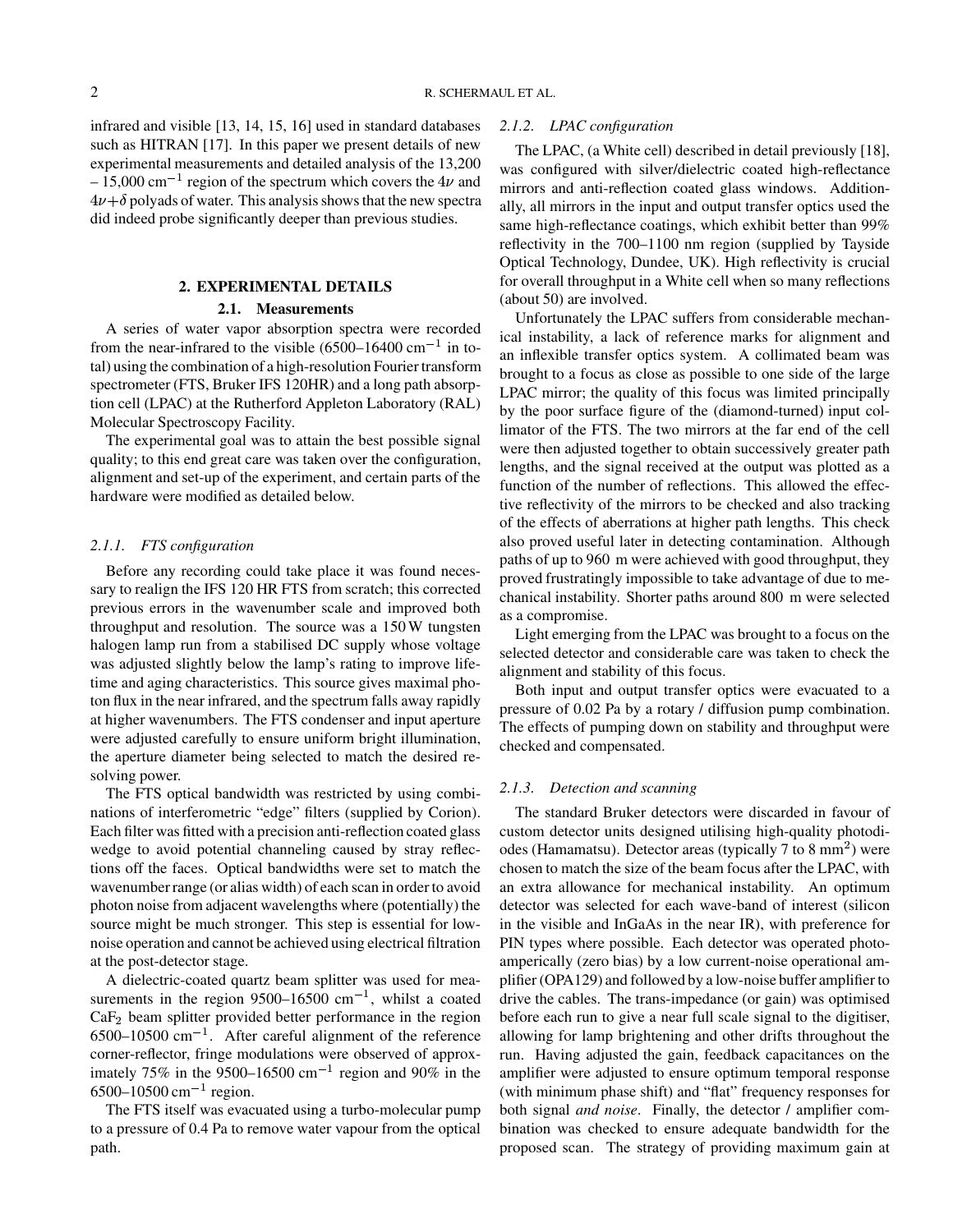the pre-amplifier ensures that signals remain (as far as possible) shot-noise limited.

The IFS 120 HR FTS utilises digitally-controlled electronic filters and programmable gain amplifiers prior to signal quantisation (at 16-bit resolution). It was noted that these components introduce considerable excess noise into the signal and they were accordingly bypassed by utilising custom analogue filters feeding the digitiser directly. The FTS was set to scan at a few selected velocities such that interferograms from all the wavebands of interest would fall within two temporal frequency bands (3.5 to 7 kHz or 5 to 10 kHz). 8th order band-pass filters were designed (utilising MAXIM MAX274 devices) with less than 0.1 dB gain ripple over the pass-band and Bessel-type (constant delay) responses at the band edges to minimise phase distortion. The filters served to limit excess electrical noise from the detection system (including low-frequency " $1/f$ " noise) which would otherwise be "folded in" to the spectra by the aliasing of the FTS (thus raising the apparent noise floor). Because of the optical pre-filtration noted above, these electrical filters were not used to limit the effective optical bandwidth. The steady noise level of the detector and filter combination was below the resolution of the digitiser.

Initial scans were performed for each wave-band, and power spectra were computed to establish the noise floor and the maximum optical path difference  $(L)$  beyond which line-profile accuracy would be actually be degraded rather than improved because the added interferogram points would contain more noise than signal (in addition to wasting time that could have been spent observing usable smaller path differences). The resolving power thus determined was used to select scan lengths and the maximum size of the FTS input aperture.

For unapodized interferograms, the resolution (the distance between statistically independent points) can be shown to be  $\delta \tilde{\nu} = \frac{1}{2L}$  (see Thorne *et al* [19] for a discussion of this point). Resolutions of  $\delta \tilde{\nu} = 0.009 - 0.015$  cm<sup>-1</sup> were used over optical path lengths of  $l = 480.8$  for the near infrared and  $l = 800.8$ for the near-infrared – visible.

Interferograms were co-added for periods of up to 62 hoursin order to improve signal-to-noise ratios (limited by lamp ageing and disk space). Interferograms were recorded un-apodised, and Mertz-type phase correction was applied. The ultimate signal-to-noise ratio in the spectra was about 3500 to 1.

#### **2.2. Experimental conditions**

Gas temperatures in the LPAC were measured using platinum resistance thermometers (PRT's). These have previously been shown to give consistent and representative measurements of the temperature of gases contained within the LPAC inner vessel [18]. 10 and 1000 Torr Baratron pressure gauges were used during sample preparation and throughout the measurements using the LPAC. The atmospheric pressure reading of the 1000 Torr Baratron was compared with that of a precision aneroid barometer. The low-pressure readings of the 10 Torr gauge were checked by measuring identical pressures with both Baratron gauges. Relative humidity was measured with two

humidity gauges positioned at opposite ends of the LPAC. The local vapor temperature at the humidity gauges was recorded using PRT's integrated in the sensors. The measurements were made on pure water vapor at room temperatures. Water vapor samples were prepared from liquid water using a clean glass vacuum line, and purified to remove dissolved air using freezepump-thaw cycles. Agreement between the humidity sensor and pressure gauge readings (to within the humidity sensor accuracy of 1 %) confirmed the purity of the water vapor under study. After an initial period of approximately 30 minutes, sample pressures remained stable without change over the period of measurement indicating that adsorption processes at the cell walls have reached equilibrium.

Besides the total integration time, the three experimental parameters, temperature  $T$ , sample pressure  $p$  and absorption path length  $l$ , describe the conditions of an individual measurement and their uncertainties determine to a large part the achievable precision of the spectral line parameters. The results for the four main runs are summarized in Table 1.

The temperature inhomogeneity of the LPAC at a given time was smaller than  $\pm 0.2$  K. During an observation, the LPAC temperature drifted by typically less than 0.5 K. A comparison of these readings with the temperature readings provided by the humidity sensors showed the latter to have systematically higher values. The discrepancies were less than 1 K (typically about 0.5 K) and these differences can be explained by an insufficient thermal isolation of the humidity sensors from the outer wall of the cell (the laboratory temperature was usually similar to the temperature readings of the hummidity sensors). Given the lower reliability of these readings for the gas temperature, only the PRT readings were used to derive the mean gastemperatures for the observations.

The spatial and temporal mean temperature for given spectrum measurement was calculated as the average of all observations over the time of the measurement. The uncertainty of the mean temperature has two contributions: the uncertainty in the temperature reading and the uncertainty arising from the spatial and temporal temperature variations. The effect of the latter on the mean temperature can be approximated by the standard error of the mean value which is in all cases smaller than 0.1 K. The temperature uncertainty is mainly determined by the uncertainty in the reading, which can be estimated to be the sum of the quoted accuracies of the sensor and the data logging system. This yields an uncertainty of 0.7 K for the PRT readings of the LPAC.

The pressure measurements for the LPAC observations made using MKS Baratron capacitance gauges were taken at reasonable intervals, typically at the beginning and the end of each day of the measurement. Differences were typically less than 0.1 hPa, which is less than 0.5 %. Additionally, the water pressures were determined from the relative humidity and the tabulated saturation vapor pressure of water at the temperature of the humidity sensor. In each case the weighted mean of all readings were calculated. The errors of the individual readings were estimated to be the sum of the accuracy of the type of sen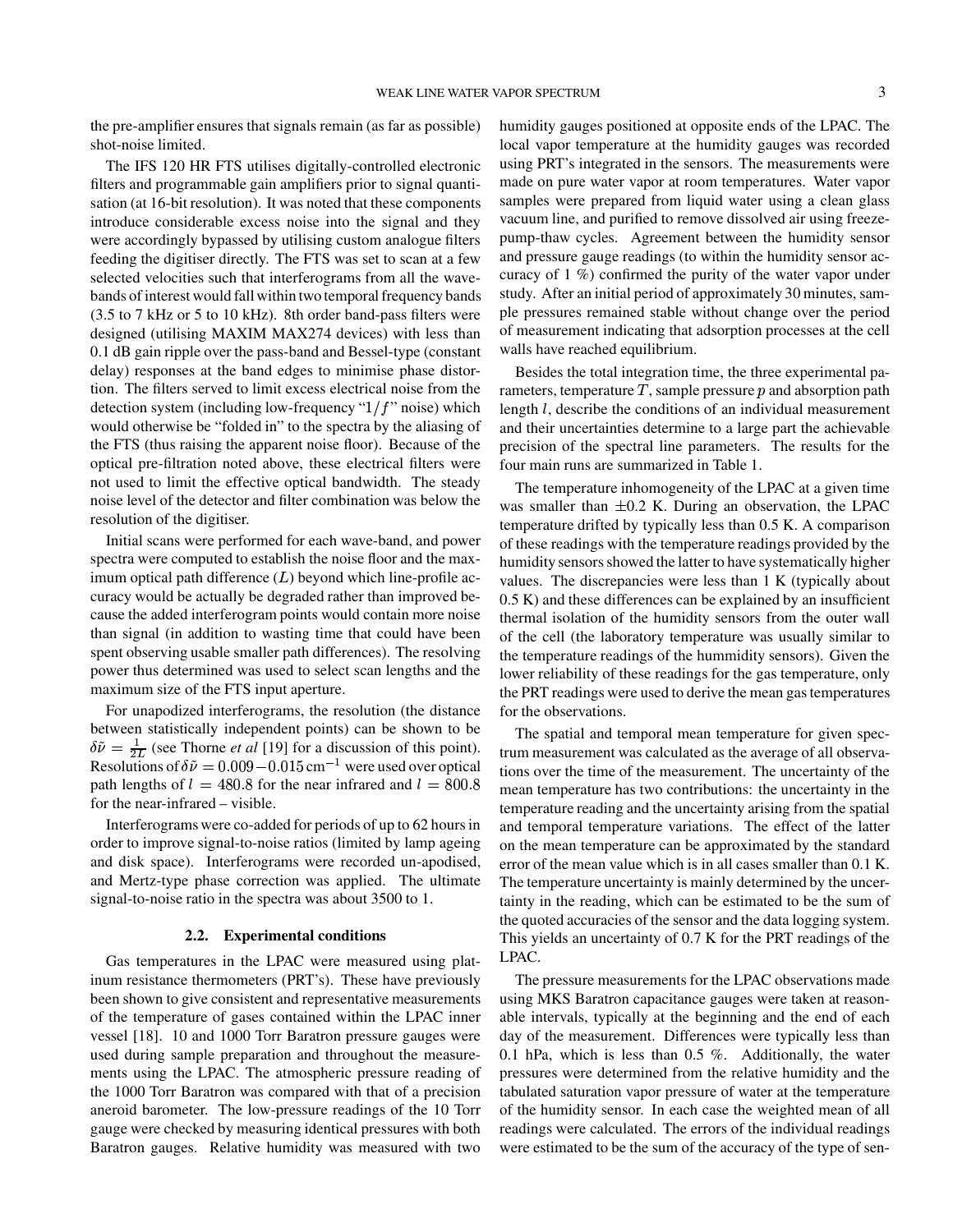sor as specified by the manufacturer and the temporal change in pressure. A full error analysis using the monitored pressure values yielded typical uncertainties in the water pressure of about 0.5%. The errors of the water pressures derived from the humidity readings were typically 1%.

The path through the multi-path cell has two components: a main multi-reflection path between the cell mirrors and additional paths from the entrance window to the first focus and from the final focus to the exit window. The main mirror separation for the LPAC is  $R = 8000(10)$  mm, the small additional component is  $d = 746(20)$  mm. The total path l is given by  $l=(2n+2)R+d$ , where  $(2n+2)$  is the number of traversals of the light beam inside the cell and  $n$  is the number of reflections on the field mirror. This gives path lengths of 480.8(6) m for the lowest frequency run and 800.8(10) m for all other measurements.

## **3. DATA ANALYSIS**

#### **3.1. Baseline correction**

Fourier transformation of each observation yields a singlebeam absorption spectrum with lines in absorption against a smooth varying background signal. This background signal was removed, to a first approximation, by taking the ratio of the full to an empty cell signal, if one was measured, to give the corresponding transmittance spectrum,  $T(\nu)$ . Due to changes in the lamp output during the 12-hour observations and other small effects, the empty-cell spectra are not an exact match of the underlying background signal and systematic departures of the baseline from its true value of 100% transmittance still remain after ratioing. These discrepancies are wavenumber dependent and are typically of the order of up to 1-2%.

An improved baseline was derived by cubic spline interpolation through a set of carefully chosen points along the baseline [15]. These points were taken at points on the baseline where there is no obvious absorption by water lines. This is relatively straightforward where the line density is small and the lines are generally well separated. The task is far more difficult for the regions where there are many very strong or saturated lines or the spectrum contains a large number of blended lines. In regions of strong absorption there are large intervals where no clear, unabsorbed windows can be seen; a smoothly varying cubic spline function was used to give the best estimate of the continuum level across these regions. The procedure of baseline correction was performed in several steps to achieve the best possible spectral baseline for the observed transmittance spectrum. The result is typically accurate to better than 10% of the peak-topeak noise level. The final transmittance spectra were converted to absorbance spectra according to  $A(\nu)=-\ln[T(\nu)]$  for input to the spectral line analysis.

Figure 1 makes a comparison of the spectrum analysed here with other long pathlength FTS recorded previously at Kitt Peak [5] and Rheims [11]. It is clear that, for this spectral region at least, our new spectra are superior. Both the other spectra show effects of non-white noise, although this is worse in the Kitt Peak data. The Rheims spectra also shows inadequate resolution both

in increased line widths and ringing at the feet of the two strong lines in the spectral region considered, which obscures some of the weak lines present. It should be noted that as the frequencies move towards the blue ringing is less of a problem in the Rheims data and beyond about  $15,000 \text{ cm}^{-1}$  their data appears superior to ours and that fromKitt Peak. Howeverin the region of present interest it is clear that our new spectra contain information on many weak lines not obtainable from the previous spectra.

**FIG. 1.** High resolution comparison of absorption spectra. The lines from top down are ours (no offset), Rheims [11] (offset  $-0.02$  in absorption) and Kitt Peak  $[5]$  (offset  $-0.04$ ).

### **3.2. Line parameter retrieval**

The line parameters of the individual transitions were determined from the absorbance spectra using an interactive leastsquares line-fitting procedure that is part of the GREMLIN spectrum analysis software. The general aim was to fit Voigt line profiles to all lines, such that the residuals of the fit were indistinguishable from the noise. This was usually possible, except when a line was so strong that the peak absorbance approached saturation, and when the wavenumber separation of a pair of lines was so small that the least-squares routine could not find a stable two-line solution. Saturation was the more common problem at the smaller wavenumber regions and simultaneous fitting of up to several tens of lines was necessary.

The molecular line-shape was assumed to be a Voigt line profile, i.e., a convolution of Lorentzian (pressure-broadened) and Gaussian (Doppler-broadened) contributions. Although the Doppler contribution to a Voigt profile caused by the motion of the particles can generally be calculated and only the Lorentzian being fitted, the effect of collisional narrowing [20, 21, 22] can be strong enough to seriously distort standard Voigt line profiles, see [23].

Collisional narrowing has been observed for the water molecule for a small number of lines [20, 21, 22] and found to vary between  $0.005$ - $0.015$  cm<sup>-1</sup> atm<sup>-1</sup>. Without an exact knowledge of the latter for the majority of lines, the effect can however not generally be simulated and included in our line fits. Although there are more complex line profiles based on hardand soft-collisional models that include collisional-narrowing, it has been shown that 'generalized' Voigt profiles, profiles for which both Lorentzian and Gaussian contributions are adjusted, fit observed line shapes equally well [22]. Furthermore, 'generalized' Voigt profiles are much faster to compute and less prone to numerical correlations making them the preferred option for this study. These are factors of particular importance for the fitting of a complex spectrum with thousands of lines and a large number of blends.

In order to achieve the best fit of the line shapes and to determine precise line intensities, both components were adjusted during the linefits ('generalized' Voigt profile). This procedure has, however, a negative effect on the line broadening information. Whereas the Lorentzian and Gaussian contributions are clearly defined for a 'standard' Voigt profile, with the Gaussian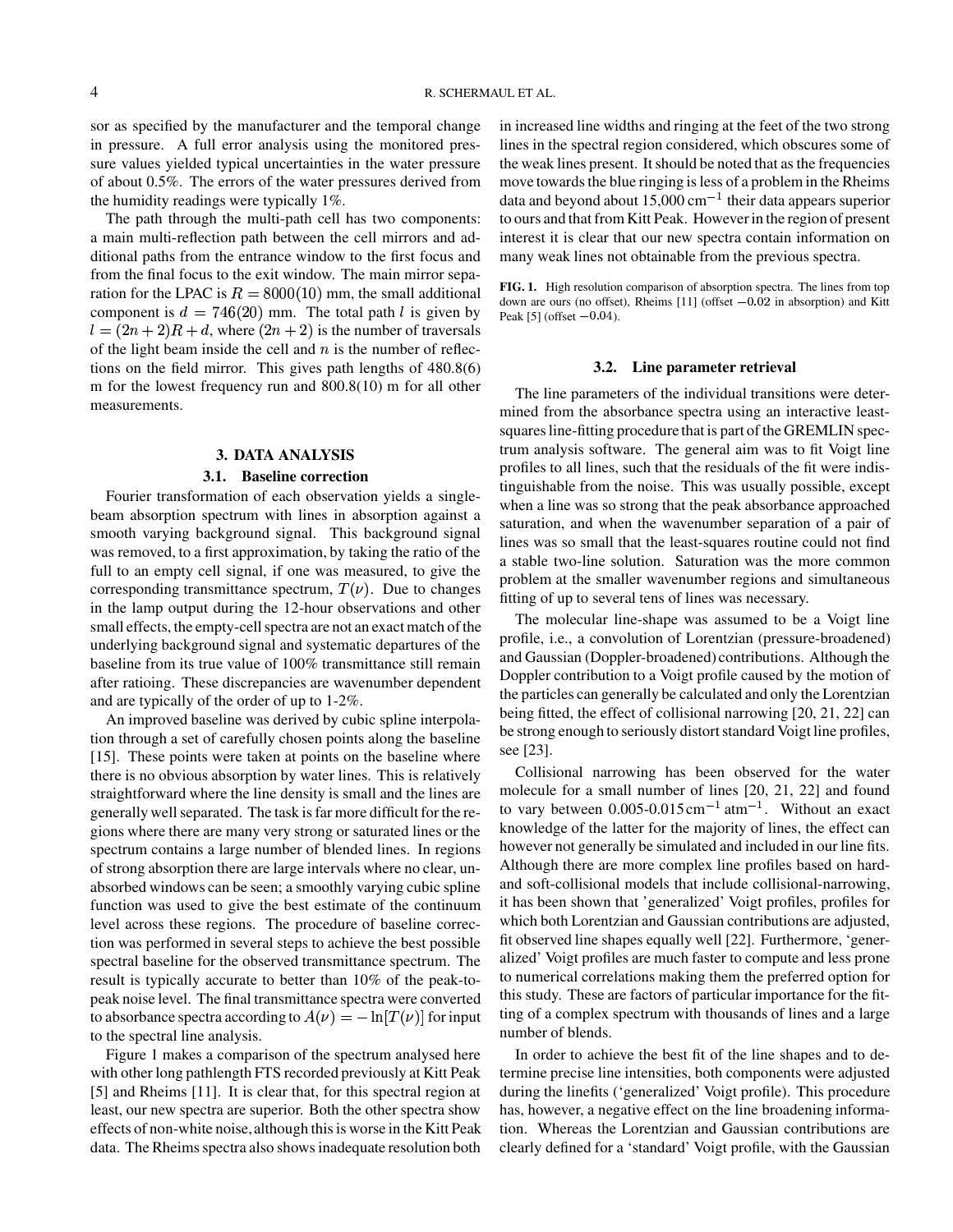contribution given by the temperature and the mass of the absorber molecule and the Lorentzian contribution given by the pressure broadening, the use of the 'generalized' Voigt profile degrades the physical meaning of the two contributions. In such a case, a change in the damping parameter (the ratio of the Lorentzian contribution to the total line width) may account for second order effects that change the line shape. Such effects may have technical reasons like line blending or small baseline errors, but may also have a physical cause such as an instrumental line shape contribution or collisional narrowing.

The set of line parameters retrieved for a given line consisted of the line position,  $\nu_{nm}$  —  $m$  indicates the lower level and  $n$  the upper energy level of a transition — the peak absorbance,  $A_p$ , the integrated absorbance,  $A_I$ , the full line width at half maximum, FWHM, and the damping parameter,  $D$ . The uncertainties in the spectral line parameters were estimated using the expressions

$$
\frac{\Delta \nu_{nm}}{\text{FWHM}} \sim \frac{\Delta \text{FWHM}}{\text{FWHM}} \sim \frac{\Delta A_I}{A_I} = \frac{k_p}{(\text{S/N})\sqrt{N_W}}, \quad (1)
$$

where the signal-to-noise ratio (S/N) is given by the ratio of the peak absorbance to the rms-noise at the line position and  $N_W$ is the number of statistically independent points in a line width, which can be determined from the line width and the spectral resolution. The parameter  $k_p$  is a constant for a given set of line parameters, where the index p indicates either  $\nu_{nm}$ , FWHM or  $A_I$ . The above data sets are well represented by  $k_{\nu_{nm}} = 0.8$ ,  $k_{FWHM} = 2.5$  and  $k_{A<sub>I</sub>} = 2.0$ ; see the recent book by Davis, Abrams and Brault [25] for a discussion of the  $k$  constants.

The output from the fitting procedure and the error calculations were then used to derive the line parameters for each individual spectrum.

## **3.3. Parameters**

In this work detailed line parameters are presented for the region  $13,200 - 15,000$  cm<sup>-1</sup>. These were taken from run 4, see Table 1, which had the highest (S/N) ratio.

Two points have to be made about the line positions derived from the fits of the water spectra recorded through this study. Firstly, wavenumber calibration was performed using calibration spectra measured at Kitt Peak [5]. Secondly, pressureinduced line shifts usually cause the lines to shift to smaller wavenumber with increasing sample pressure. This effect was not measured and not included. All line positions are pressureshifted. Self-shifts for water were found [20, 21, 22] to vary significantly (in both directions) from line to line and may shift lines by as much as  $0.004 \text{ cm}^{-1}$  at a water pressure of 23 hPa.

Integrated line intensities were derived from the integrated absorbances according to

$$
S_m^n = \frac{T}{T_0 L_0} \frac{A_I}{p_{H_2 O} l},\tag{2}
$$

where the Loschmidt number  $L_0 = 2.686763(23) \times 10^{19} \text{ cm}^{-3}$  FW  $atm^{-1}$  gives the number of particles of an ideal gas at standard pressure  $p_0 = 1$  atm and  $T_0 = 273.15$  K. The intensities are given in units of cm molecule<sup> $-1$ </sup> (HITRAN units). As in

HITRAN, no distinction was made between the contributions from the different isotopomers of the water molecule. The error estimates of the line intensities were based on the uncertainties in the individual parameters and calculated via standard error analysis.

Figure 2 gives a comparison of the line intensities measured here with those present in the corrected version of HITRAN [13]. The comparison is made only for lines weaker than  $6 \times 10^{-24}$ cm molecule<sup> $-1$ </sup> as lines stronger than this in our spectrum show effects due to approaching saturation. There is good agreement between our data and the corrected HITRAN for lines in the intensity range  $1-6 \times 10^{-24}$  cm molecule<sup>-1</sup>. Lines weaker than this show considerable scatter, and some systematic deviation. We believe that our new parameters for these lines should be considerably more accurate than those determined previously.

**FIG. 2.** Comparison of intensities measured in this work with those given the corrected version of HITRAN [13] in the frequency range  $13202-15195$  cm<sup>-1</sup>. Given is the ratio of I(this work) to I(HITRAN) as a function of the intensity measured here.

The derivation of self-induced pressure-broadening coefficients requires the contribution of pressure broadening to the line profile (the Lorentzian contribution) to be evaluated. As mentioned above, the damping parameter(the ratio of the Lorentzian contribution to the total line width) derived froma line fit losesits true physical meaning for a 'generalized' Voigt profile and the Lorentzian contribution can only be extracted approximately. It follows that we are left without direct information on the Lorentzian contribution to the line profile. The main causes for deviations of the damping parameter from its true value are firstly, that there are very often weak lines blending the line under consideration, and secondly, that weak lines at low signal-to-noise ratio are often distorted by the noise. Collisional narrowing is negligible at the water pressures under consideration (about 23 hPa). An empirical estimate was made for its contribution to the line width. Simulationsshow that for a 'standard' Voigt profile and pressure-broadening coefficients in the range  $\gamma_L(H_2O) = 0.1 - 0.8 \text{ cm}^{-1} \text{atm}^{-1}$  damping parameters  $D = 0.11 - 0.59$  are expected for the water spectra of this study. Gaussian line widths are of the order of  $0.039 - 0.044$  cm<sup>-1</sup> in the spectral range  $13350-15000$  cm<sup>-1</sup>. Collisional narrowing of the Doppler width of the order  $0.005-0.015$  cm<sup>-1</sup> atm<sup>-1</sup> is only of the order of  $0.0001 - 0.0004$  cm<sup>-1</sup>. A mean broadening coefficient of  $\gamma_L(H_2O) = 0.43$  cm<sup>-1</sup> atm<sup>-1</sup> can be calculated from the data listed in HITRAN96 [17] and translates to a mean damping parameter of  $D = 0.39$ . As the broadening parameters are not that critical for weak lines, which are the main aim of this study, a mean damping parameters of  $D = 0.39$  seemed the most appropriate and consistent choice for the derivation of broadening parameters. Hence, the Lorentzian contribution to the line profile, FWHM<sub>L</sub>, was calculated using FWHM<sub>L</sub> = D  $*$ FWHM, with  $D = 0.39$ .

The pressure-induced self-broadening coefficient  $\gamma_L(H_2O)$ , is given by the Lorentzian contribution to the line profile,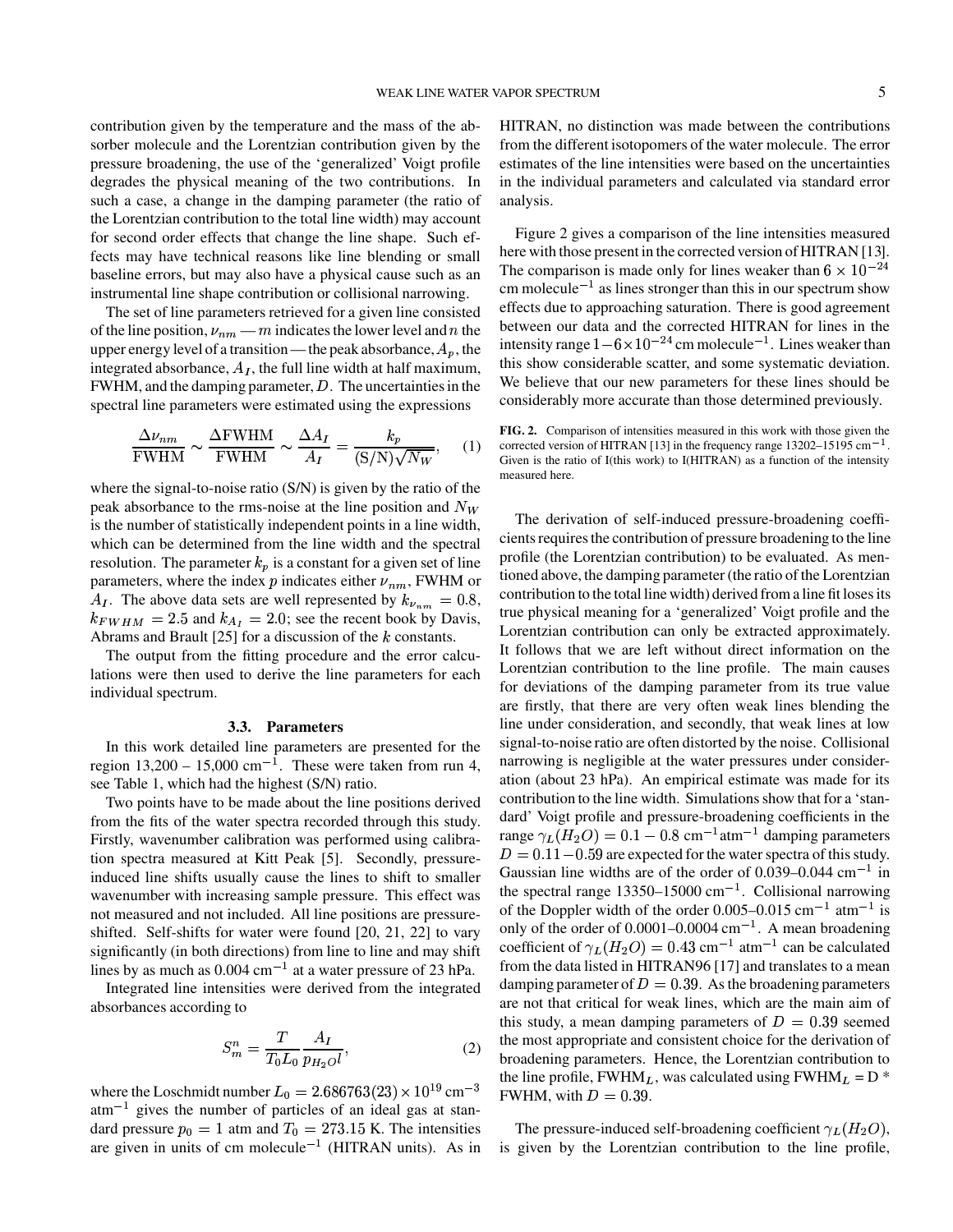$FWHM<sub>L</sub>$ , and the total water pressure in the sample cell:

$$
\gamma_L(H_2O) = \frac{\text{FWHM}_L}{2p(H_2O)}.\tag{3}
$$

The error estimates of the broadening coefficients were based on the uncertainties in the individual parameters and calculated via standard error analysis.

Figure 3 gives a comparison of the self-broadening coefficients measured here with those given in HITRAN [17]. Again we only make the comparison for lines weaker than  $6 \times 10^{-24}$  $\text{cm}$  molecule<sup>-1</sup> to avoid problems due to saturation in our spectrum. There is fair agreement between the parameters although ours are on average 13% larger than those in HITRAN. The disagreement is largest for the weakest lines. It is not clear to us which of these HITRAN data correspond to actual experimental determinations and which have been obtained by other means, such as scaling air-broadening coefficients.

**FIG. 3.** Comparison of self-broadening coefficients,  $\gamma_L(H_2O)$ , measured in this work with those given in HITRAN [17] in the frequency range 13202–15195 cm<sup>-1</sup>. Given is the ratio of  $\gamma_L(H_2O)$ (this work) to  $\gamma_L(H_2O)$ (HITRAN) as a function of the line intensity measured here.

#### **4. LINE ASSIGNMENTS**

Of the 3604 lines measured in run 4 and analysed here, 2119 were observed previously by Mandin *et al.* [5], who also measured their absolute intensities, and a further 219 were observed by Carleer *et al.* [11], who did not present absolute intensity information. Where a line had been assigned in the previous studies it was possible to simply copy these assignments. However, although considerable effort has been made to make line assignments to the previous experimental studies [5, 11, 26], a significant portion of the previous observations remained unassigned. Thus our newly measured lines were combined with lines measured in previous studies, but still unassigned, to give a dataset of unassigned lines for analysis.

Analysis of this dataset was accomplished in a number of steps. First obvious, 'trivial' assignments were made; we define trivial assignments as ones to upper levels whose energies have already been determined experimentally. Further assignments were then made by comparison with variational linelists for which those due to Partridge and Schwenke [24] was used. These comparisons enabled us to assign many transitions due to  $H_2^{16}O$  plus 42 due to  $H_2^{18}O$  and 6 due to  $H_2^{17}O$ . The  $H<sub>2</sub><sup>17</sup>O$  assignments are the first time such transitions have been seen in a long path length water spectrum recorded at natural abundance. As  $H_2^{17}O$  is present at less than 0.04 %  $H_2^{16}O$ , fa these observations underline the sensitivity of the techniques used here. Spectra of isotopically enriched water exist in the Kitt Peak archive (see [29]) and these have been used to confirm that our isotopomer identifications are indeed correct. These archived spectra provide a much better starting point for analysis of  $\rm H_2{}^{18}O$  and  $\rm H_2{}^{17}O$  spectra, work on this is presently underway [30].

Even after this process was complete, there were still a large number of unassigned transitions in our dataset. A more systematic, computationally driven procedure was therefore followed for  $\rm H_2$ <sup>16</sup>O. First all possible trivial assignments, including those arising from possible hot bands, were identified. The remaining unassigned lines were then analysed electronically for transitions linked by combination differences. This procedure threw up a large number of candidate assignments which were then assessed by comparing the tentative upper state energy level with levels of the same symmetry in Partridge and Schwenke's [24] list of energy levels. This procedure produced many assignments but care had to be taken with the vibrational quantum numbers which are not reliably given in the energy level compilation. In particular we found a number of candidate transitions to the (080) state of  $H_2$ <sup>16</sup>O but uncertainty over the energy levels of this state prevented us confirming these tentative assignments. Our analysis threw up three cases were transitions, those at 13835.69, 15213.49 and 15489.34  $\text{cm}^{-1}$ , had been misassigned in previous studies. In each case the previous assignment had not been confirmed by combination differences and was replaced by a new assignment which could be confirmed in this fashion.

Table 2 summarizes our 952 new assignments to  $H_2$ <sup>16</sup>O tran sitions. We note that the transitions are spread across 35 different upper vibrational states. A full list of measured lines is given in the journal's electronic archive. 676 lines remain unassigned. A file of 191 newly assigned lines to the previous[5, 11] spectra is also given in the archive. New line assignment of course can also lead to new, experimentally determined energy levels. The  $\rm H_2^{16}O$  assignments presented here have been include in a new, comprehensive determination of rotation-vibration energy levels of water which will be published elsewhere [31].

Figures 4 and 5 give sample portions of our spectrum complete with line assignments.

**FIG. 5.** Sample spectrum plus new line assignments. The small diamonds at the top of the spectrum denote previously assigned lines, newly assigned lines have assignments above the figure and are marked in the spectrum with filled circles for  $H_2$ <sup>16</sup>O lines and open triangles for  $H_2$ <sup>18</sup>O lines.

# **5. CONCLUSIONS**

New long pathlength measurements of the spectrum of water vapor have been made which combine lower noise (by about a factor 3) and a higher abundance in the path (by about 1.7) than the data used to construct the current HITRAN compilation, thus yielding an improvement in detectivity of about a facot of 5. Although this factor is only appropriate where the baseline is relatively clean it has allowed us to add roughly 1500 new lines to the list of lines identified as belong to  $H_2O$ . So far, detailed analysis has been performed on the portion of the spectrum covering the  $13,200 - 15,000$  cm<sup>-1</sup> region yielding line positions, intensities and self-broadening coefficients. Many of the newly observed lines, and unassigned ones from previous studies, have

**FIG. 4.** Sample spectrum plus new line assignments. The small diamonds at the top of the spectrum denote previously assigned lines, newly assigned lines have assignments above the figure and are marked by filled circles for  $H_2{}^{16}O$ lines.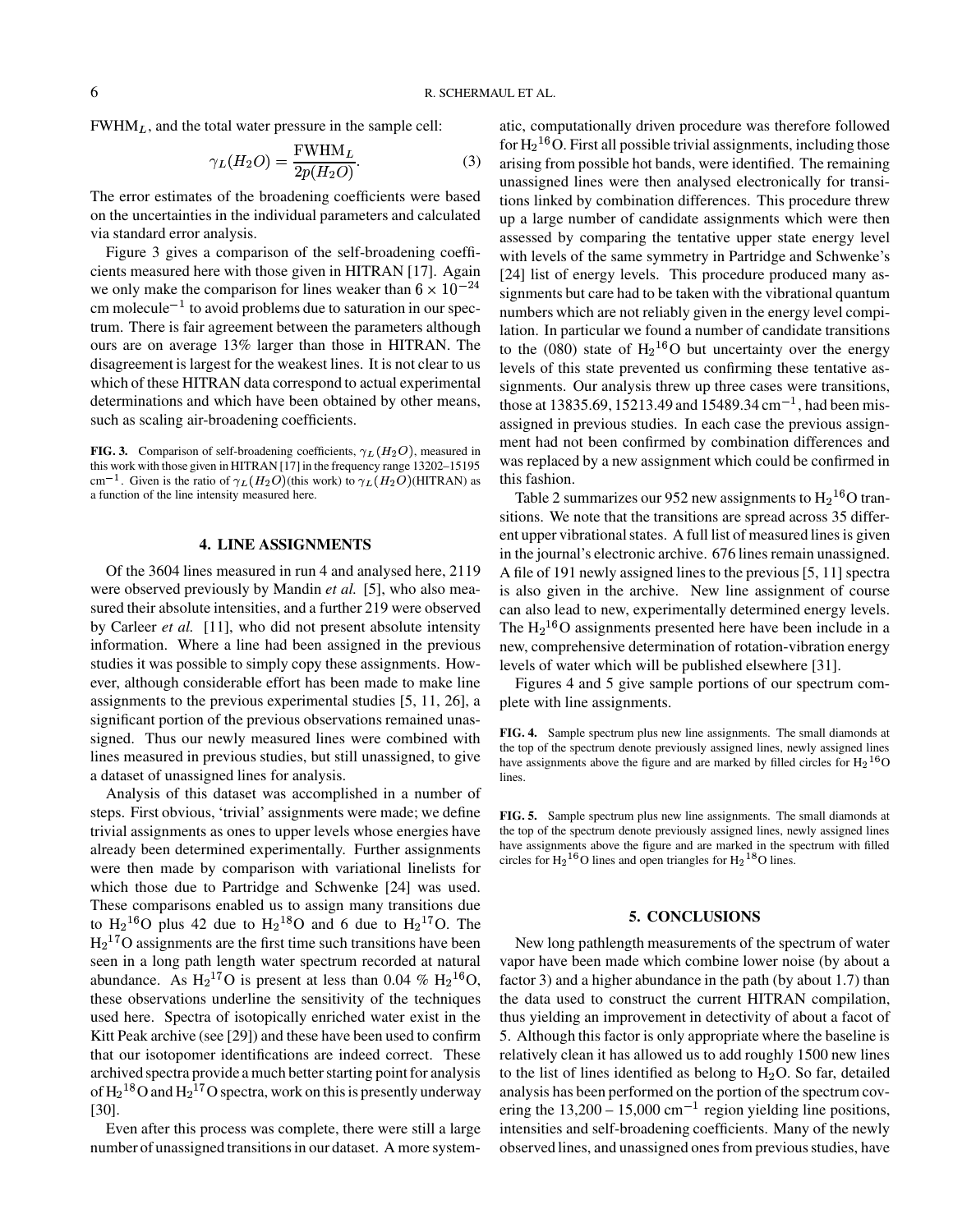## WEAK LINE WATER VAPOR SPECTRUM 7

|   | Summary or experimental runs and conditions |       |           |          |           |                                 |              |                      |
|---|---------------------------------------------|-------|-----------|----------|-----------|---------------------------------|--------------|----------------------|
|   | Range $(cm-1)$                              | scans | p(hPa)    | T(K)     | l(m)      | $(2L)^{-1}$ (cm <sup>-1</sup> ) | Detector     | $(S/N)_{\text{max}}$ |
|   | 6500-11000                                  | 2560  | 20.08(8)  | 294.4(7) | 480.8(6)  | 0.009                           | InGaAs-diode |                      |
| 2 | 9200-12800                                  | 2166  | 22.93(8)  | 295.7(7) | 800.8(10) | 0.011                           | Si-diode     | $\sim$ 1750:1        |
|   | 11800-14500                                 | 926   | 21.15(8)  | 296.0(7) | 800.8(10) | 0.013                           | Si-diode     | $\sim$ 1200:1        |
| 4 | 13200-16400                                 | 3247  | 23.02(17) | 295.4(7) | 800.8(10) | 0.015                           | Si-diode     | $\sim$ 3500:1        |

**TABLE 1 Summary of experimental runs and conditions**

been assigned using linelists from variational calculations. The data has been made available in electronic form and should be suitable for inclusion in databases designed for modeling radiation transport through the Earth's atmosphere and elsewhere. Preliminary models suggest that the weak water lines measured here do indeed make a significant contribution to atmospheric absorption [32].

Our new spectra cover a wider range of frequencies than has been fully analysed here. In particular there should also be much new information in the longer wavelength spectra and we hope to complete analysis of these in the near future.

# **6. ACKNOWLEDGEMENTS**

We would like to thank D. A. Newnham and R. G. Williams for technical support during the course of the measurements and J. Ballard for making the Molecular Spectroscopy Facility available. M. Dowman is thanked for his skilled work on some of the optical parts required for this study. We also thank W. Zhong and J. D. Haigh for many valuable discussions on the implications of the results on atmospheric radiative transfer. Funding from the UK Natural Environment Research Council under Grants GR3/11097 and GR3/11674 is gratefully acknowledged. This work was also partly supported by ERSRC, The Royal Society and the Russian Fund for Fundamental Studies.

#### **REFERENCES**

- 1. A. Arking, *J. Climate* **12**, 1589-1600, 1999.
- 2. V. Ramanathan and A. M. Vogelmann, *Ambio*, **26**, 38-46 (1997).
- 3. R. C. M. Learner, W. Zhong, J. D. Haigh, D. Belmiloud and J. Clarke, *Geophys. Res. Lett.* **26**, 3609-3612 (1999).
- 4. C. Camy-Peyret, J.-M. Flaud, J.-Y. Mandin, J.-P. Chevillard, J. Brault, D. R. Ramsay and M. Vervloet, *J. Mol. Spectrosc.* **113**, 208-228 (1985).
- 5. J.-Y. Mandin, J.-P. Chevillard, C. Camy-Peyret and J.-M. Flaud, *J. Mol. Spectrosc.* **116**, 167-190 (1986).
- 6. J.-Y. Mandin, J.-P. Chevillard, J.-M. Flaud and C. Camy-Peyret, *Can. J. Phys.* **66**, 997-1011 (1988).
- 7. J.-P. Chevillard, J.-Y. Mandin, J.-M. Flaud and C. Camy-Peyret, *Can. J. Phys.* **67**, 1065-1084 (1989).
- 8. R. A. Toth, *J. Mol. Spectrosc.* **166**, 176-183 (1994).
- 9. J.-M. Flaud, C. Camy-Peyret, A. Bykov, O. Naumenko, T. Petrova, A. Scherbakov, and L. Sinitsa, *J. Mol. Spectrosc.* **183**, 300-309 (1997).
- 10. J.-M. Flaud, C. Camy-Peyret, A. Bykov, O. Naumenko, T. Petrova, A. Scherbakov, and L. Sinitsa, *J. Mol. Spectrosc.* **185**, 211-221 (1997).
- 11. M. Carleer, A. Jenouvrier, A.-C. Vandaele, P. F. Bernath, M. F. Merienne, ´ R. Colin, N. F. Zobov, O. L. Polyansky, J. Tennyson and A. V. Savin, *J. Chem. Phys.* **111**, 2444-2450 (1999).

| Summarv | of |  | newly      | assigned |        | $\mathrm{H_2}^{16}\mathrm{O}$ | transi- |
|---------|----|--|------------|----------|--------|-------------------------------|---------|
| tions   | in |  | the 13.200 | $\sim$   | 15,000 | $cm^{-1}$                     | region  |

| Band                   |                | $\omega$ [31]   |     | lines                   |  |  |
|------------------------|----------------|-----------------|-----|-------------------------|--|--|
| local<br>mode          | normal<br>mode | $\rm (cm^{-1})$ | a   | This work               |  |  |
| $(1,0)^{+}6$           | 160            |                 |     | $\overline{4}$          |  |  |
| $(1,0)^{-6}$           | 061            | 12586.          |     | $\overline{4}$          |  |  |
| $(2,0)$ <sup>+4</sup>  | 240            | 13205           | 39  | 23                      |  |  |
| $(2,0)$ <sup>-4</sup>  | 141            | 13256.2         | 71  | 60                      |  |  |
| $(1,1)$ 4              | 042            | 13453.7         | 36  | 33                      |  |  |
| $(3,0)$ <sup>+</sup> 2 | 320            | 13640.7         | 131 | 69                      |  |  |
| $(3,0)^{-}2$           | 221            | 13652.656       | 300 | 59                      |  |  |
| $(1,0)$ <sup>+</sup> 7 | 170            | 13661.          | 5   | 8                       |  |  |
| $(4,0)^{+}0$           | 400            | 13828.277       | 298 | 67                      |  |  |
| $(4,0)^{-1}$           | 301            | 13830.938       | 401 | 71                      |  |  |
| $(1,0)$ <sup>-</sup> 7 | 071            | 13835.372       | 6   | 5                       |  |  |
| $(2,1)^{+2}$           | 122            | 13910.896       | 134 | 49                      |  |  |
| $(2,1)$ <sup>-</sup> 2 | 023            | 14066.194       | 119 | 52                      |  |  |
| $(3,1)^{+}0$           | 202            | 14221.161       | 274 | 62                      |  |  |
| $(3,1)^{-}0$           | 103            | 14318.813       | 339 | 47                      |  |  |
| $(2,2)$ 0              | 004            | 14537.504       | 146 | 44                      |  |  |
| $(2,0)$ <sup>+</sup> 5 | 052            |                 |     | $\overline{c}$          |  |  |
| $(2,0)^{-}5$           | 151            | 14647.2         | 21  | 10                      |  |  |
| $(1,1)^{-}5$           | 250            |                 |     | $\overline{c}$          |  |  |
| $(3,0)$ <sup>+</sup> 3 | 330            | 15108.239       | 33  | 22                      |  |  |
| $(3,0)^{-}3$           | 231            | 15119.028       | 186 | 20                      |  |  |
| $(4,0)$ <sup>+</sup> 1 | 410            | 15344.503       | 174 | 13                      |  |  |
| $(4,0)$ <sup>-1</sup>  | 311            | 15347.956       | 296 | 26                      |  |  |
| $(2,1)^+3$             | 132            | 15377.7         | 22  | 3                       |  |  |
| $(2,1)$ <sup>-</sup> 3 | 033            | 15534.709       | 113 | $\overline{4}$          |  |  |
| $(3,1)$ <sup>+</sup> 1 | 212            | 15742.795       | 113 | 16                      |  |  |
| $(3,1)$ <sup>-1</sup>  | 113            | 15832.765       | 195 | 13                      |  |  |
| $(3,0)$ <sup>+</sup> 4 | 340            | 16534.3         | 48  | $\overline{\mathbf{c}}$ |  |  |
| $(3,0)^{-}4$           | 241            | 16546.3         | 58  | 5                       |  |  |
| $(4,0)$ <sup>-</sup> 2 | 321            | 16821.635       | 165 | 3                       |  |  |
| $(4,0)^{+}2$           | 420            | 16823.          | 112 | $\overline{c}$          |  |  |
| $(5,0)^{+}0$           | 500            | 16898.4         | 182 | $\overline{c}$          |  |  |
| $(5,0)^{-}0$           | 401            | 16898.842       | 253 | $\overline{4}$          |  |  |
| $(2,1)$ <sup>-4</sup>  | 043            | 16967.5         | 16  | $\mathbf{1}$            |  |  |
| $(4,1)^{-}0$           | 203            | 17495.528       | 209 | $\overline{c}$          |  |  |
| $(3.2) + 0$            | 104            | 17748.1         | 78  | $\mathbf{1}$            |  |  |

 $\alpha$  Previously assigned lines from refs [5, 11, 26].

- 12. N. F. Zobov, D. Belmiloud, O. L. Polyansky, J. Tennyson, S. V. Shirin, M. Carleer, A. Jenouvrier, A.-C. Vandaele, P. F. Bernath, M.F. Marienne and R. Colin, *J. Chem. Phys.*, **113**, 1546-1552 (2000).
- 13. L. P. Giver, C. Chackerian Jr. and P. Varanasi, *J. Quant. Spectrosc. Radiat. Transfer* **66**, 101-105 (2000).
- 14. D. Belmiloud, R. Schermaul, K. Smith, N. F. Zobov, J. Brault, R. C. M. Learner, D. A. Newnham and J. Tennyson, *Geophys. Res. Lett.*, **27**, 3703-3706 (2000).